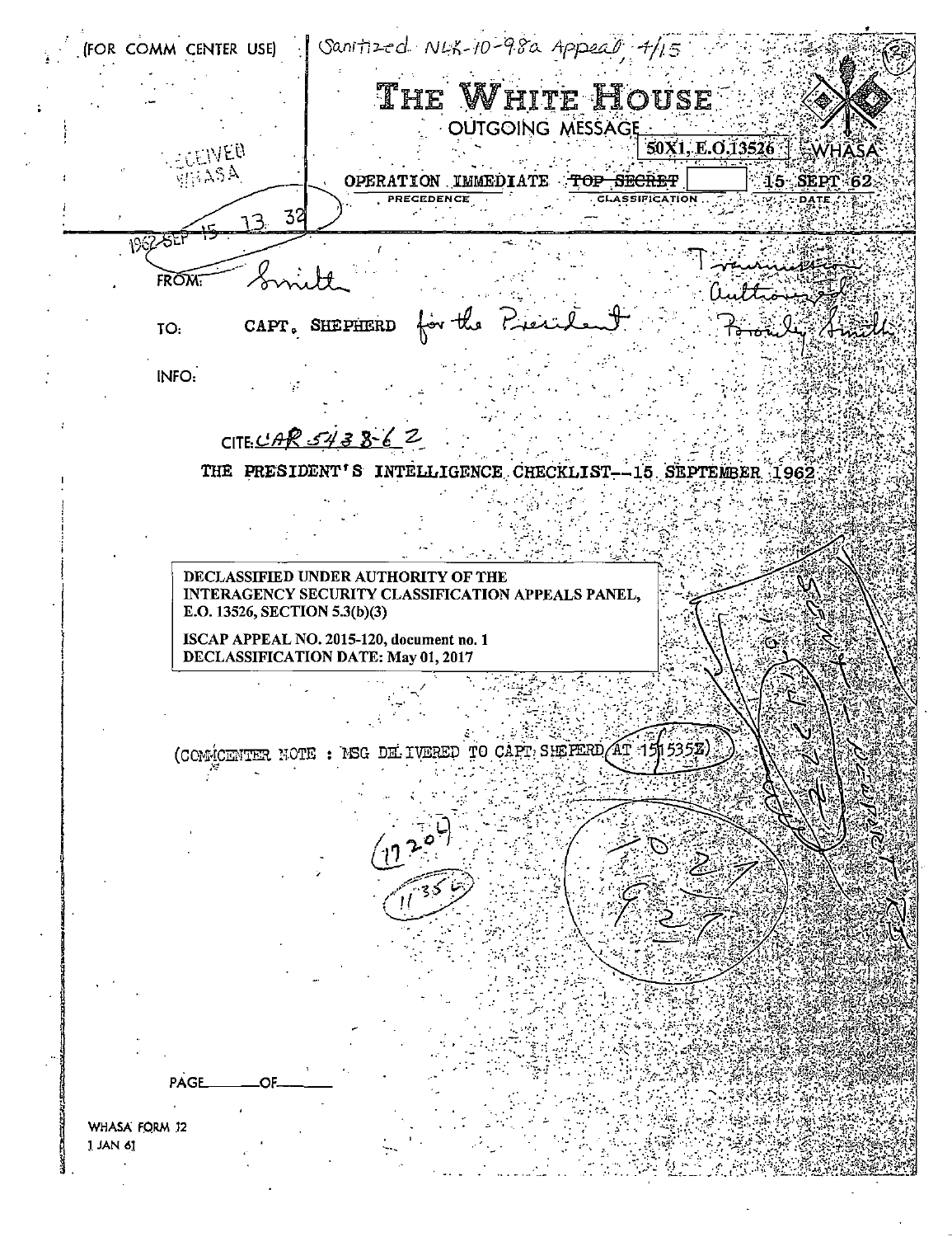50X1, E.O.13526

THE PRESIDENT'S INTELLIGENCE CHECKLIST--15 SEPTEMBER 1962  $1.$  LAOS:

A. SOUVANNA WAS INFORMED BY HIS MILITARY

<del>TOP SECRET</del>

YESTERDAY THAT ARRANGEMENTS HAD BEEN MADE TO SEND TO LAOS FIVE CONVOYS OF 50 TRUCKS EACH. THE CARGO, NOT SPECIFIED. WILL PROBABLY BE SHARED BY PATHET LAO AND KONG LE FORCES. AS IN THE PAST.

B. PHOUMI TOLD US SEVERAL DAYS AGO THAT SOUPHANNOUVONG HAD SAID THERE WERE "MASSIVE SUPPLIES" FOR THE PATHET LAO STILL IN HANOI AND THAT HE PLANNED TO MOVE THEM ALL INTO LAOS.

C. REGULAR SOVIET AIRLIFT OPERATIONS TO SEVERAL POINTS IN LAOS HAVE CONTINUED SINCE THEIR RESUMPTION A WEEK AGO. EARLIER THIS WEEK. THE SOVIETS WERE INSISTING THAT NORTH VIETNAMESE SERVICE PERSONNEL BE STATIONED AT VANG VIENG AND PHONG SALY BEFORE THEY WOULD "RESTORE SERVICE."

D. THE SOUTH VIETNAMESE AMBASSADOR IS RETURNING TO VIENTIANE TODAY. SIGNS ARE THAT HIS FURPOSE WILL BE TO TELL SOUVANNA OFF FOR RECOGNIZING HANOI AND THEN FOLD UP THE SOUTH VIETNAMESE MIS-SION PERMANENTLY.

2. COMMUNIST CHINA:

A. AFTER A SLOW START. THE MAINLAND PROPAGANDA MACHINE IS BUILDING UP MASS PROTEST RALLIES ON THE U-2 INCIDENT. THE REGIME PROBABLY HOPES TO SNAP THE DISAFFECTED POPULATION OUT OF ITS LETHARGY.

<del>op secret</del>

 $(Cont'd)$ 

50X1, E.O.13526

 $\mathbb{Z}_2$  .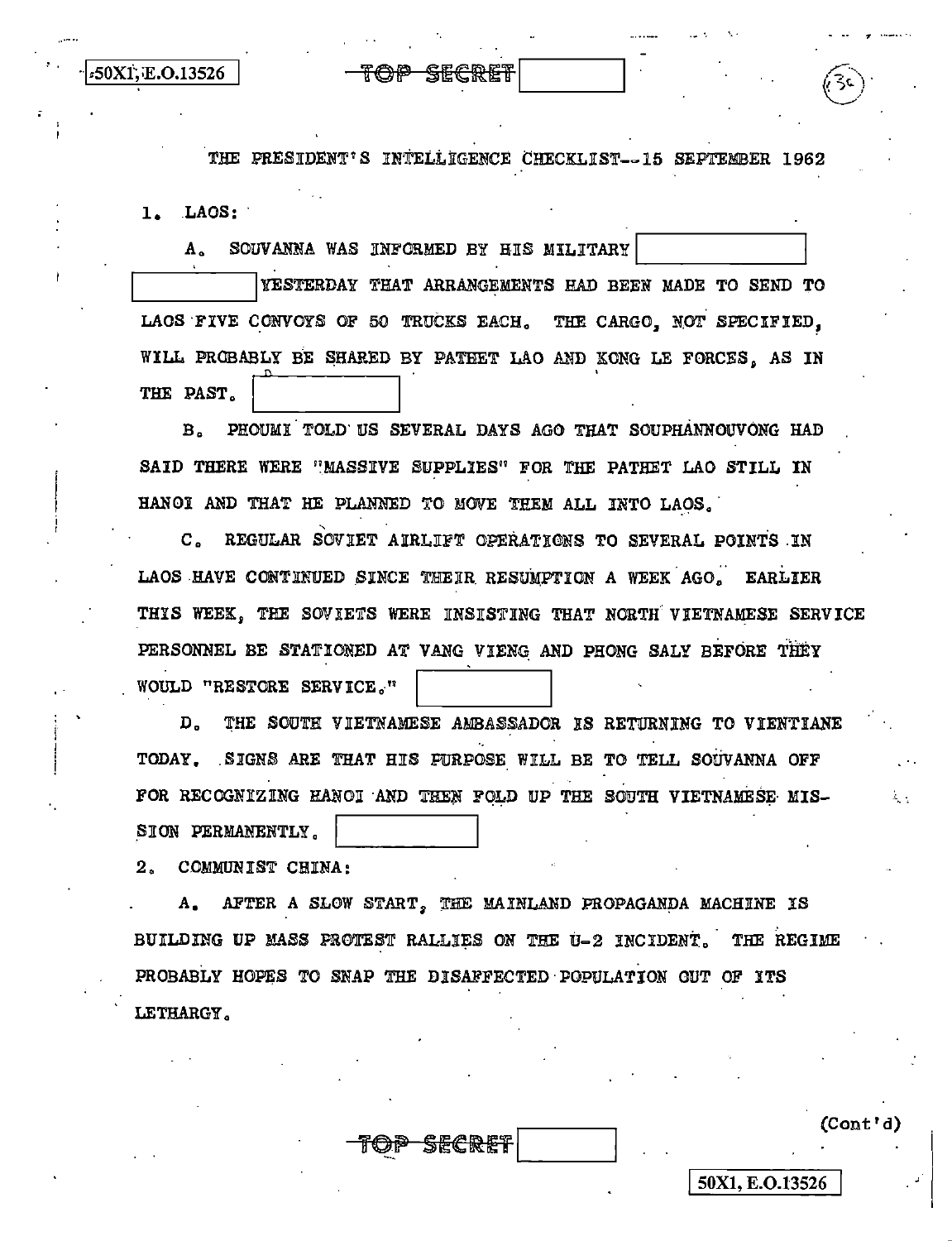50X1, E.O.13526

B. WE WOULD EXPECT A MAJOR EFFORT FROM PEIPING TO KEEP UP THE FRENZY. BY WAY OF ANOTHER LOG FOR THE FIRE, THE CHINESE MIGHT PROVOKE AN INCIDENT WHEN THE US DESTROYER SHELTON, WHICH IS SCHEDULED TO PATROL THE EAST CHINA COAST FROM 16 TO 21 SEP-TEMBER, NEARS THE TSINGTAO NAVAL BASE, PEIPING HAS RECENTLY DIS-PLAYED EXTRACRDINARY SENSITIVITY TO THESE PATROLS. AND OUR CON-SUL IN HONG KONG HAS RECOMMENDED THAT UNDER PRESENT CIRCUMSTANCES, THE SHELTON'S MISSION BE CALLED OFF.

3. CONGO:

A. AMBASSADOR GULLION YESTERDAY FOUND ADOULA VAGUE AND PROBABLY UNINFORMED ABOUT GOVERNMENT TROOP MOVEMENTS IN AND TO-WARD KATANGA AND DELIBERATELY EVASIVE ABOUT THOSE TOWARD KASAI. GULLION IS HOPEFUL THAT, IN SO FAR AS ADOULA CAN CONTROL MOVE-MENT OF HIS TROOPS AT ALL. OUR REPRESENTATIONS HAD THE DESIRED EFFECT.

SPAAK IS FURIOUS AT NOT HAVING BEEN CONSULTED ON THE UN'S  $\cdot$  B. SCHEDULE FOR CARRYING OUT THE RECONCILIATION PLAN. HE FEELS THE UN IS TRYING TO GO TOO FAST AND IS AFRAID HASTY AND "TOO FORCEFUL" ACTION AT THIS CRITICAL JUNCTURE MAY PRECIPITATE HOSTILITIES.

50X1, E.O.13526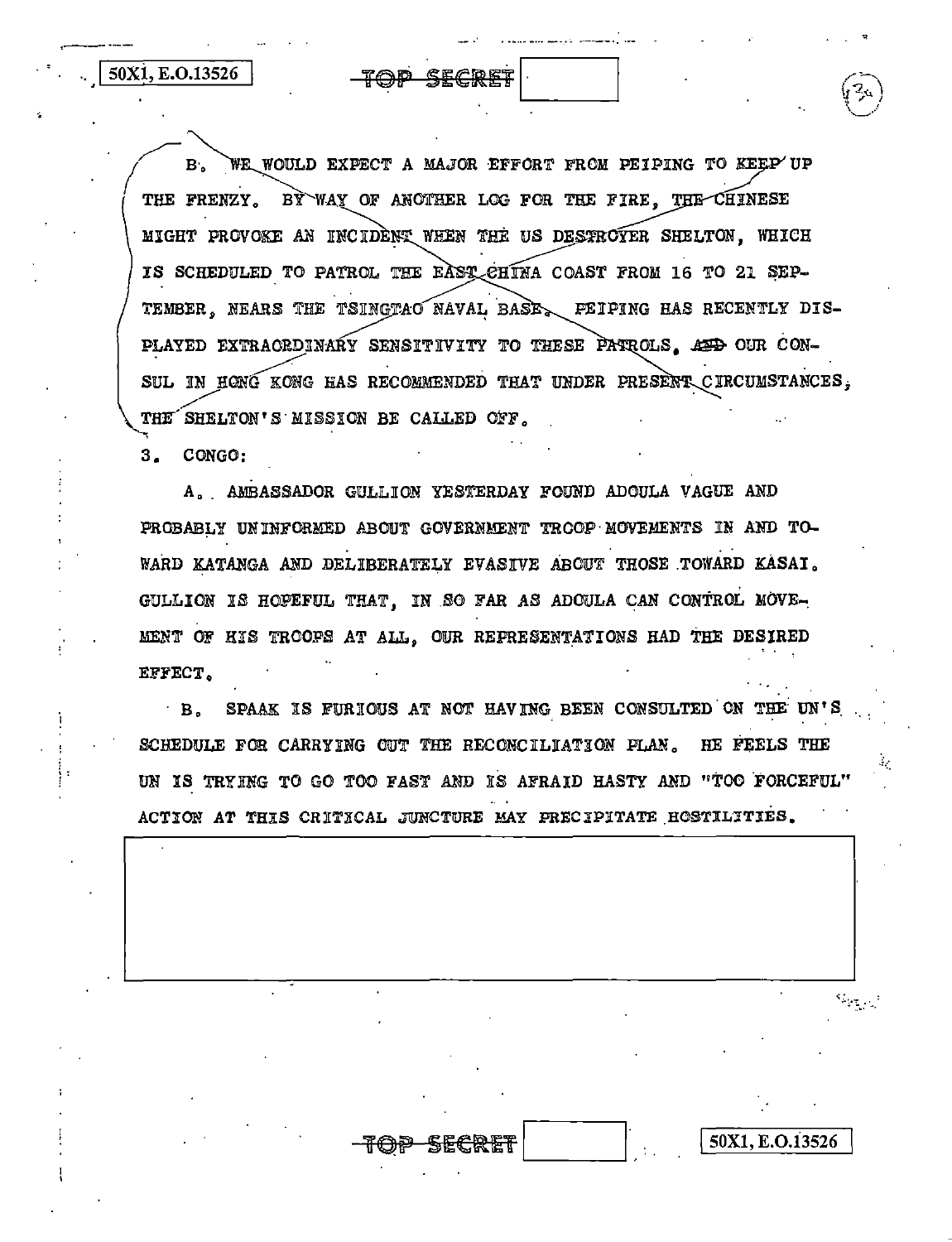## | 50X1, E.O.13526 | **TOP SECRET**

KROLL - KHRUSHCHEV TALKS:  $4.$ 

A. GERMAN AMBASSADOR KROLL CAME AWAY FROM A "LENGTHY AND FRIENDLY" TALK WITH KERUSHCHEV CONVINCED THAT THE SOVIET LEADER PLANS TO PROCEED WITH A PEACE TREATY SHORTLY AFTER THE US ELECTIONS. KHRUSHCHEV REPEATED HIS STANDARD LINE THAT THE TREATY WILL MAKE WESTERN OCCUPATION OF BERLIN IMPOSSIBLE AND SAID HE WOULD GO TO THE SECURITY COUNCIL SHOULD THE WEST TAKE ACTION WHICH RUNS THE RISK OF WAR, KROLL GOT THE IMPRESSION A DEFINITE SEQUENCE OF SOVIET ACTIONS LEADING TO SIGNATURE OF THE TREATY IS ALREADY WELL. PLANNED OUT AND WILL BE SET IN MOTION SHORTLY AFTER OUR ELECTIONS ON A TIMETABLE WHICH WOULD PERMIT RECOURSE TO THE UN WHILE THE GENERAL ASSEMBLY IS STILL IN SESSION (IT RECESSES JUST BEFORE THE CHRISTMAS HOLIDAYS, BUT WILL AMOST CERTAINLY HAVE TO RECONVENE FOR UNFINISHED BUSINESS IN JANUARY).

KHRUSHCHEV REPEATED HIS BELIEF THAT WESTERN LEADERS AND  $B_{\star}$ PUBLIC OPINION ARE SO ANXIOUS TO AVOID WAR THAT THEY WILL FIND A WAY TO LIVE WITH THE SITUATION. KROLL SAYS HE IS CONVINCED THAT KHRUSHCHEV DOES NOT REALLY BELIEVE ASSERTIONS BY WESTERN LEADERS THAT THE POSITION IN BERLIN WILL BE DEFENDED EVEN AT THE RISK OF WAR.

5. ADENAUER - DE GAULLE TALKS:

A. WE ARE GETTING CONFLICTING INFORMATION FROM LOWER LEVELS OF THE FRENCH AND GERMAN FOREIGN OFFICES ABOUT WHAT WENT ON BE-TWEEN ADENAUER AND DE GAULLE. THEY QUITE OBVIOUSLY DO NOT KNOW YET. A COMMON THEME IN PRIVATE CONVERSATIONS WITH GERMAN OFFICIALS

<del>top secret</del>

 $($ Cont'd $)$ 50X1, E.O.13526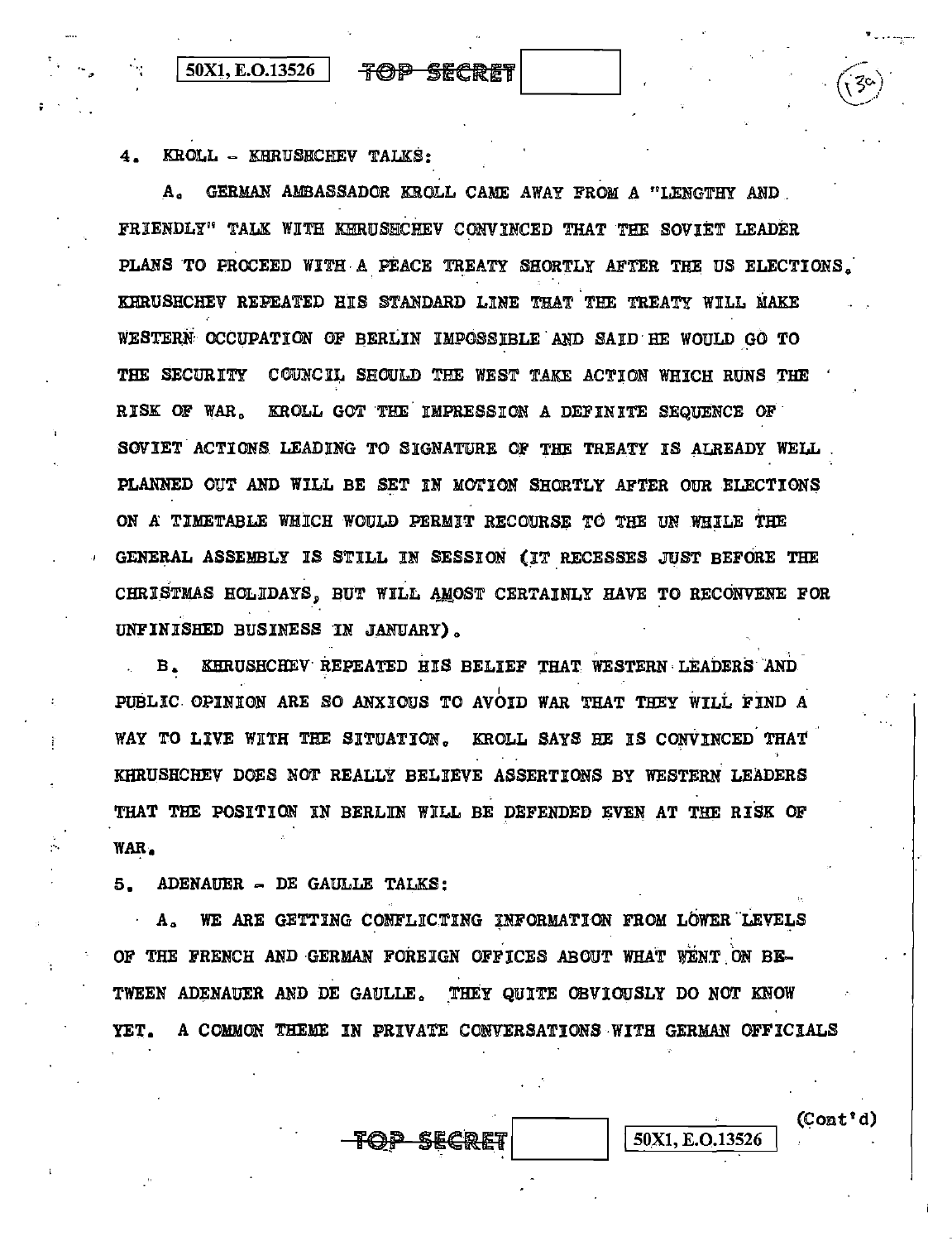## $|$  50X1, E.O.13526  $|$

IS THAT ADENAUER IS "PRETTY MUCH ALONE" IN HIS MISGIVINGS ABOUT BRITISH POLITICAL ASSOCIATION WITH THE EUROPEAN COMMUNITY.

TOP SECRET

B. ONE UPSHOT OF THE TALKS IS THAT SPAAK AND LUNS ARE NOW MORE DETERMINED THAN EVER TO GAIN BRITISH ACCESSION TO THE COMMON MARKET. SPAAK TOLD AMBASSADOR MACARTHUR YESTERDAY THAT BELGIUM IS TOTALLY UNINTERESTED IN JOINING A FRANCO-GERMAN ALLIANCE AND HE FEELS THERE CAN BE NO FURTHER PROGRESS UNTIL THE BRITISH ROLE IS DECIDED.

6. NOTES:

A. BRAZIL: WITH ARMY UNITS ON THE ALERT AND A GENERAL STRIKE NOW UNDER WAY. CONTENDING FACTIONS IN BRAZIL ARE GATHERING FORCES FOR A SHOWDOWN. MOST DISTURBING IS THE FACT THAT A DISPOSITION TO COMPROMISE, EVER PRESENT IN PREVIOUS CRISES, IS NOT SO FAR IN. EVIDENCE.

B. DE GAULLE - KHRUSHCHEV VISIT: WE ARE TRYING TO CHECK

THAT DE GAULLE IS SOUNDING OUT KHRUSHCHEV ON THE POSSIBILITY OF THE SOVIET LEADER COMING TO PARIS EARLY NEXT YEAR. WORD IS THAT DE GAULLE WOULD RECIPROCATE SHORTLY THEREAFTER.

C. SOVIET WEAPON TEST: ALTHOUGH THE EVIDENCE IS STILL IN-COMPLETE, WE HAVE INDICATIONS, SIMILAR TO SOME WHICH PRECEDED THE

SHOT LAST YEAR, THAT PREPARATIONS MAY BE AFOOT FOR

<del>TOP SECRET</del>

50X1, E.O.13526

ANOTHER HIGH-YIELD DROP OVER NOVAYA ZEMLYA.